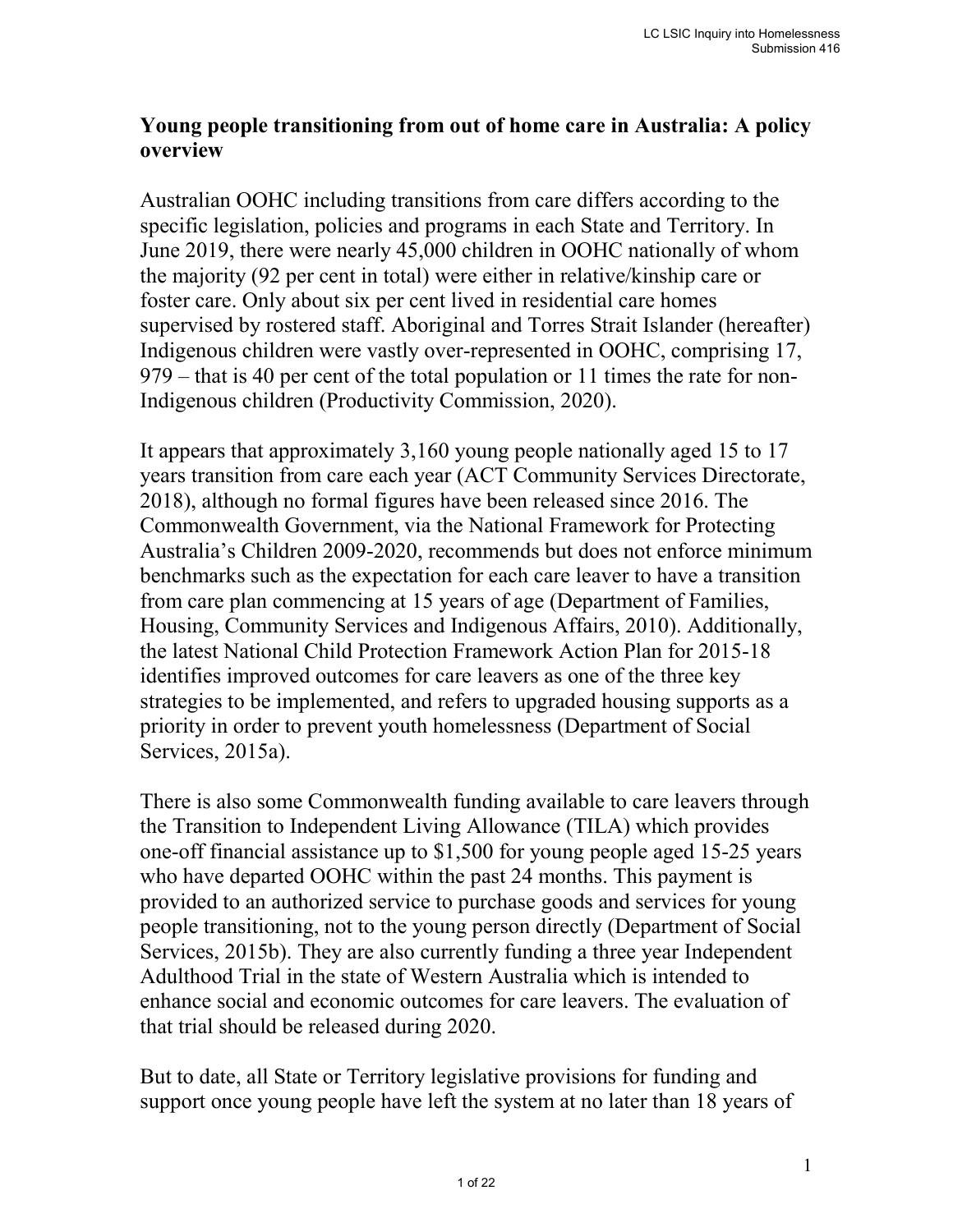age are discretionary, not mandatory (Baidawi, 2016; Campo & Commerford, 2016). In summary, Australia is a leaving care laggard compared to other jurisdictions such as the UK, USA and most recently New Zealand which offer forms of extended care beyond 18 years of age (Beauchamp, 2016; Mendes & Rogers, 2020).

Numerous Australian studies have documented that many care leavers experience poor outcomes because they are not developmentally ready at 18 years to live independently; often have limited ongoing participation in mainstream education; exit care directly into homelessness and/or endure ongoing housing instability; or spend time in the youth justice system (See summary in Mendes & McCurdy 2019).

However, four Australian States and Territories have introduced limited extended care programs in the last two years. These programs were introduced in response to the Home Stretch campaign, led by Anglicare Victoria, to urge all Australian jurisdictions to offer extended care programs till at least 21 years (Mendes, 2018a; 2018b).

Both Tasmania and South Australia are funding foster care placements till 21 years. Western Australia commenced a trial program supporting 20 young people in May 2019, and Victoria introduced a pilot program in September 2018 providing extended support to 250 young people over five years, whether transitioning from foster care, residential care or kinship care (Mendes & Rogers, 2020). Additionally, the ACT introduced a form of extended care in 2014 providing financial and casework assistance to care leavers till 25 years of age (ACT CSD, 2018). The other three jurisdictions – New South Wales, Queensland and the Northern Territory – have not to date established extended care programs.

## **Rationale for comparing Victoria and WA**

Victoria and WA are the only two states and territories offering a trial of extended care till 21 years to young people leaving all forms of OOHC: both foster or kinship care, and residential care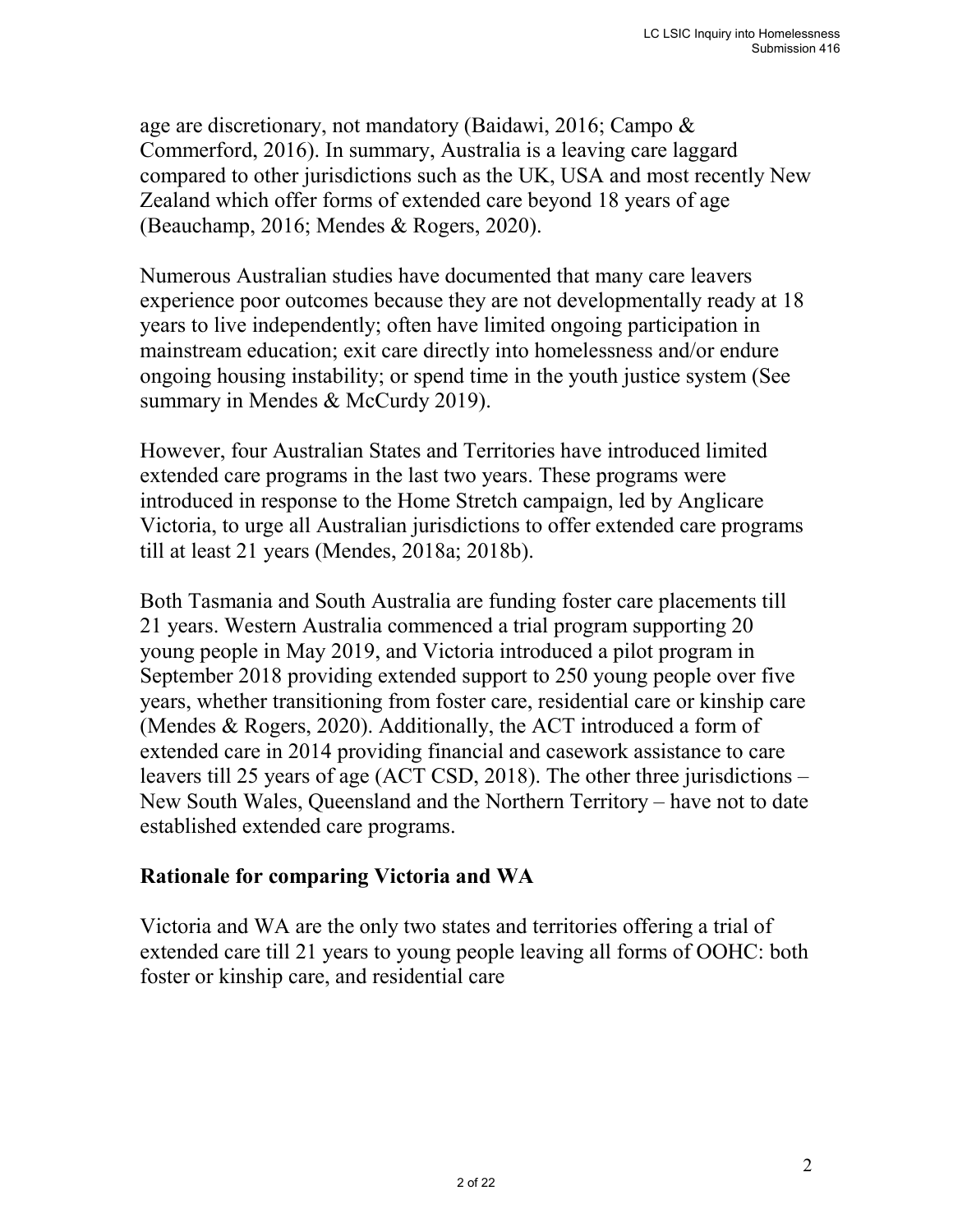### **Housing outcomes**

There are a large number of academic studies and other reports documenting unstable housing and homelessness experienced by many care leavers in Victoria (e.g. Purtell, Muir, & Carroll, 2019).**Can add to this as useful.**

### **Few studies in WA**

In WA, the Living Independently for the First Time (LIFT) Project was developed in 2015 to encourage inter-agency collaboration across child protection and housing authorities to reduce the risk of homelessness for vulnerable care leavers (Clare et al. 2017). The Western Australian Auditor General (2018) report identified concerns about limited access to leaving care supports resulting in vulnerability to homelessness and other poor outcomes. It proposed improved cross-agency collaboration to ensure that young people receive priority assistance in key areas such as housing, education and employment. A 2018 research study based on linked data compared outcomes for 2,003 children who had spent time in OOHC in WA with two other cohorts who had experienced maltreatment but no time in OOHC, and a control group with no child protection contact. The study reported adverse outcomes for the OOHC group in areas such as physical and mental health, mortality, education and involvement in criminal justice. The data set did not include outcomes in housing (Lima et al. 2018).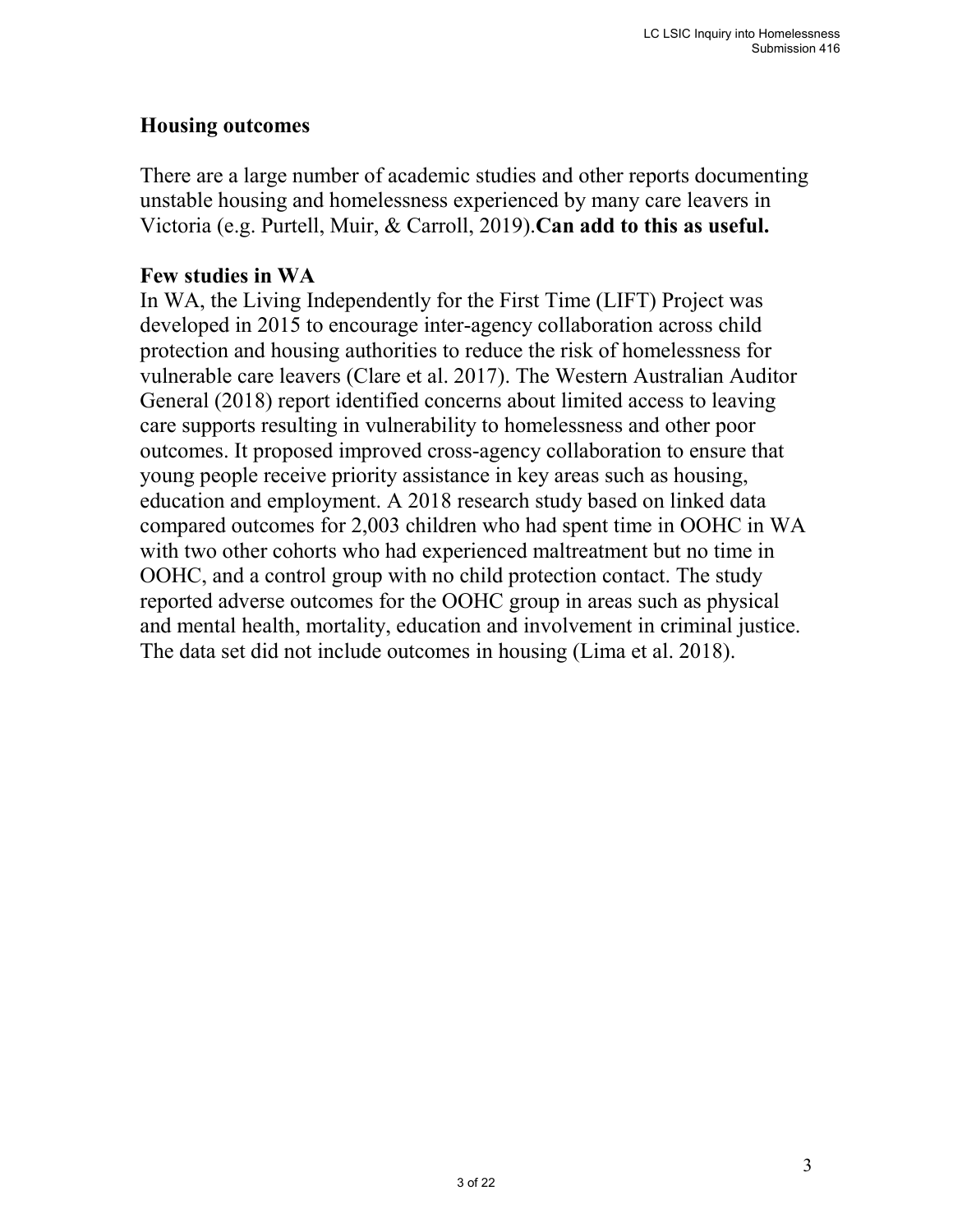## **References**

ACT Government Community Services Directorate (2018). *Transitioning from out of home care to adulthood: Mapping legislation and policy across Australian jurisdictions*. Canberra: ACT Government & the Australian Government Department of Social Services.

Baidawi, S. (2016). *Continuing Care in Australia: An analysis of State and Territory legislation and policy*. Melbourne: Anglicare Victoria and Home Stretch.

Beauchamp, T. (2016). Young people transitioning from care in Australia: A critical but neglected area of policy development. In P. Mendes, & P.Snow (Eds.), *Young people transitioning to from out-of-home care* (pp. 265-284). London: Palgrave Macmillan.

Campo, M., & Commerford, J. (2016). *Supporting young people leaving out-of-home care*. Melbourne: Australian Institute of Family Studies.

Clare, M., Anderson, B., Bodenham, M. and Clare, B. (2017) 'Leaving care and at risk of homelessness: The LIFT project', *Children Australia*, 42(1), 9- 17.

Department of Families, Housing, Community Services and Indigenous Affairs (2010). *An outline of National Standards for Out-of-Home Care*. Canberra: Australian Government.

Department of Social Services (2015a). *Driving change: Intervening Early, National Framework for Protection Australia's Children 2009-2020*. Canberra: Commonwealth of Australia.

Department of Social Services (2015b). *Review of the Transition to Independent Living Allowance (TILA): An analysis of the 1 January 2014 reforms to TILA*. Canberra: Department of Social Services.

Lima, F., Maclean, M., & O'Donnell, M. (2018) *Exploring outcomes for children who have experienced out of-home care*. Telethon Kids Institute. Perth.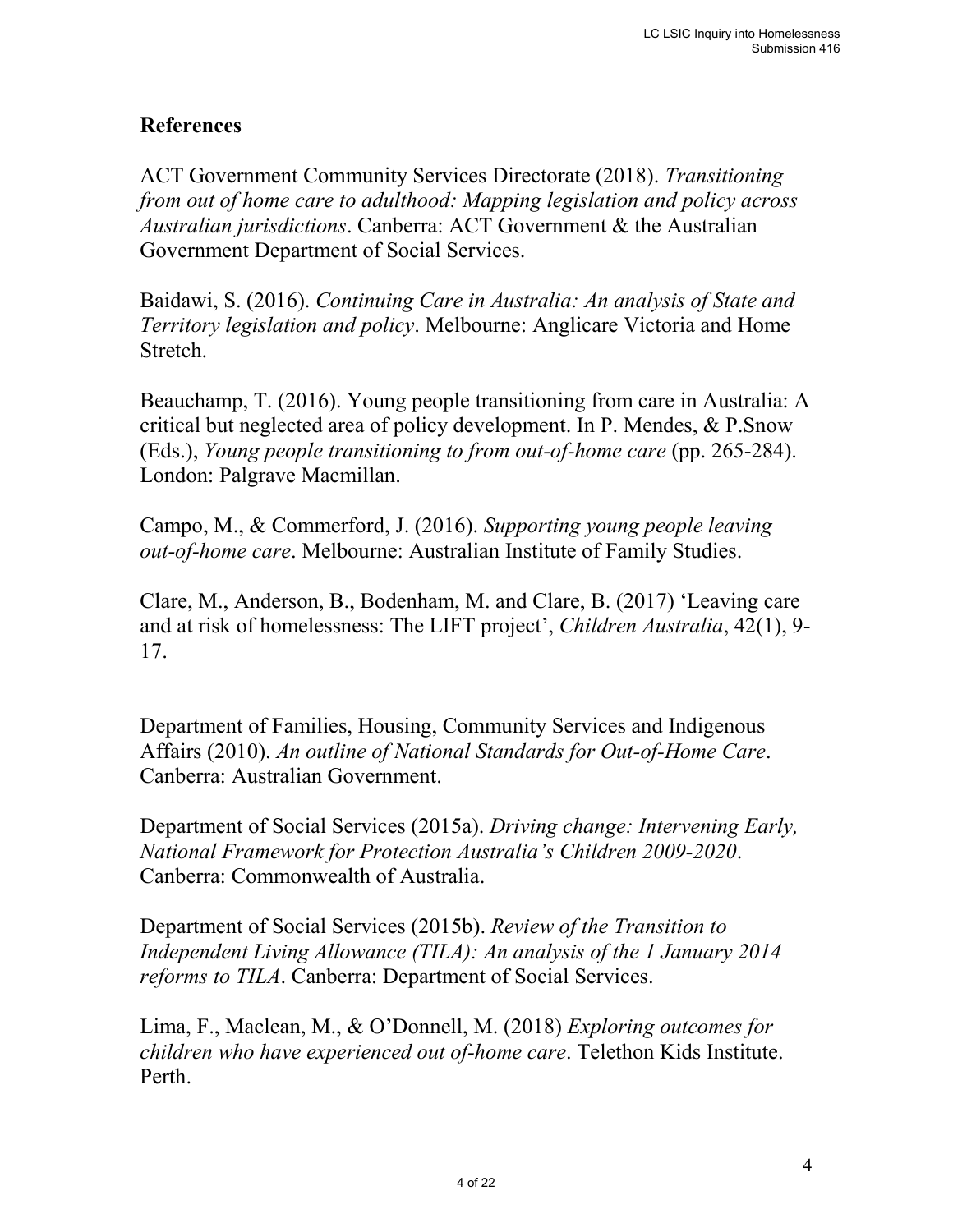Mendes, P. (2018a). It's time to support young people transitioning from out-of-home care. *The Tocsin*, 5, 28-30.

Mendes, P. (2018b). Towards the social inclusion of young people transitioning from out-of-home care: An examination of the Home Stretch campaign. *Social Alternatives*, 37(1), 59-62.

Mendes, P. & McCurdy, S. (2019) 'Policy and practice supports for young people transitioning from out-of-home care: An analysis of six recent inquiries in Australia', *Journal of Social Work*, DOI: 10.1177/1468017319852702.

Mendes, P., & Rogers, J. (2020). Young people transitioning from out-ofhome care: What are the lessons from extended care programs in the USA and England for Australia? *British Journal of Social Work*, 10.1093/bjsw/bcaa028.

Productivity Commission (2020). *Report on government services: Child protection services*. Canberra: Australian Government.

Purtell, J., Muir, S., & Carroll, M. (2019). *Beyond 18: The longitudinal study on leaving care Wave 2 research report, transitioning to post-care life*. Melbourne: Australian Institute of Family Studies.

West Australian Auditor General (2018) *Young people leaving care*. Perth: Office of the Auditor General WA.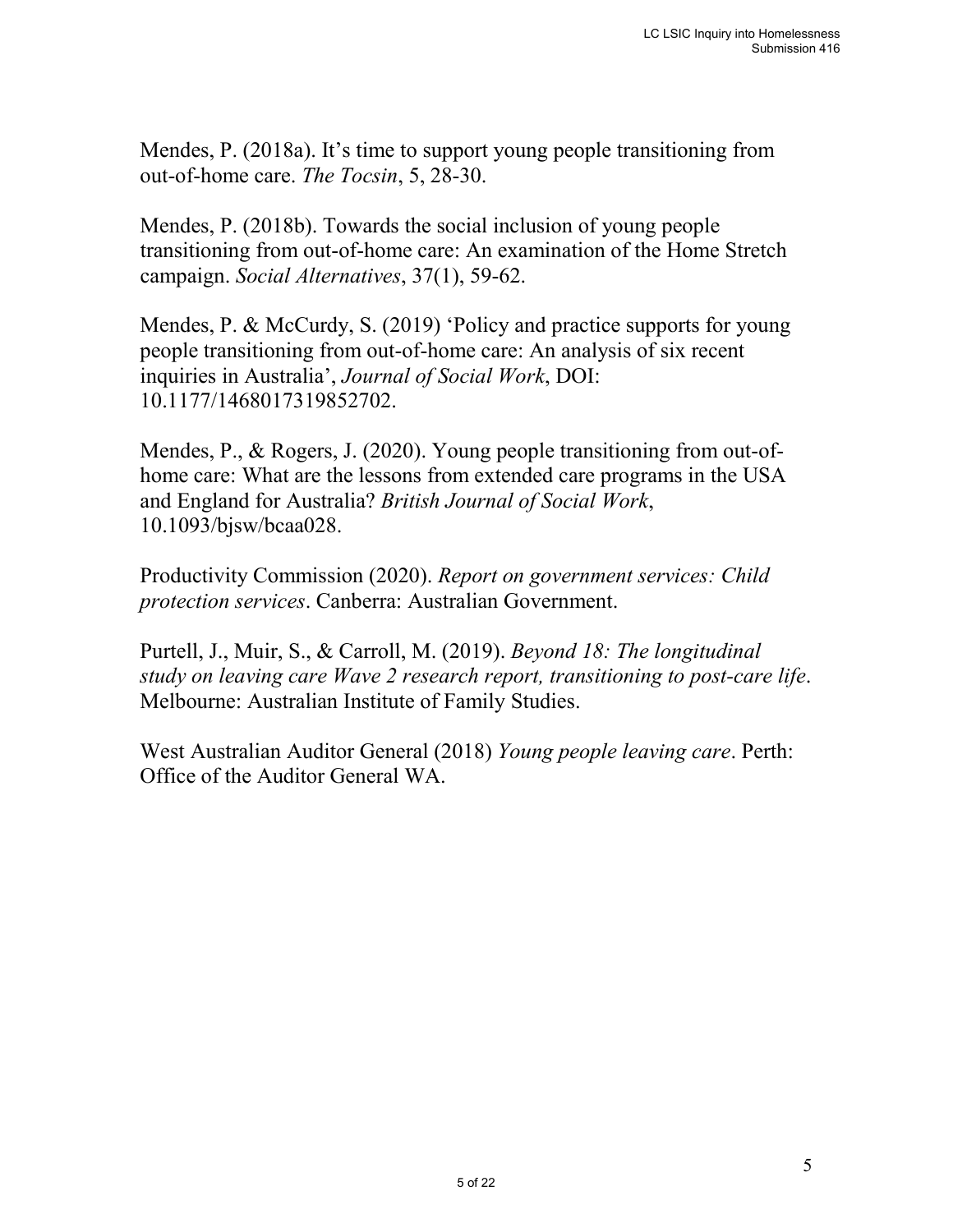

# **Work in progress Report**

# **19/PRO/81213, Accommodating transition: improving housing outcomes for young people leaving out of home care**

**Robyn Martin, Curtin University/RMIT Anna Ferrante, Curtin University Jasmin Jau, Curtin University Jacinta Chavulak, Monash University Philip Mendes, Monash University Sean Randall, Curtin University Stian Thoresen, Edith Cowan University/Curtin University Reinie Cordier, Curtin University Mark Liddiard, Curtin University Donna Chung, Curtin University Guy Johnson, RMIT** 

*Version 1.3 – updated 26 Aug 2016*

**Australian Housing and Urban Research Institute**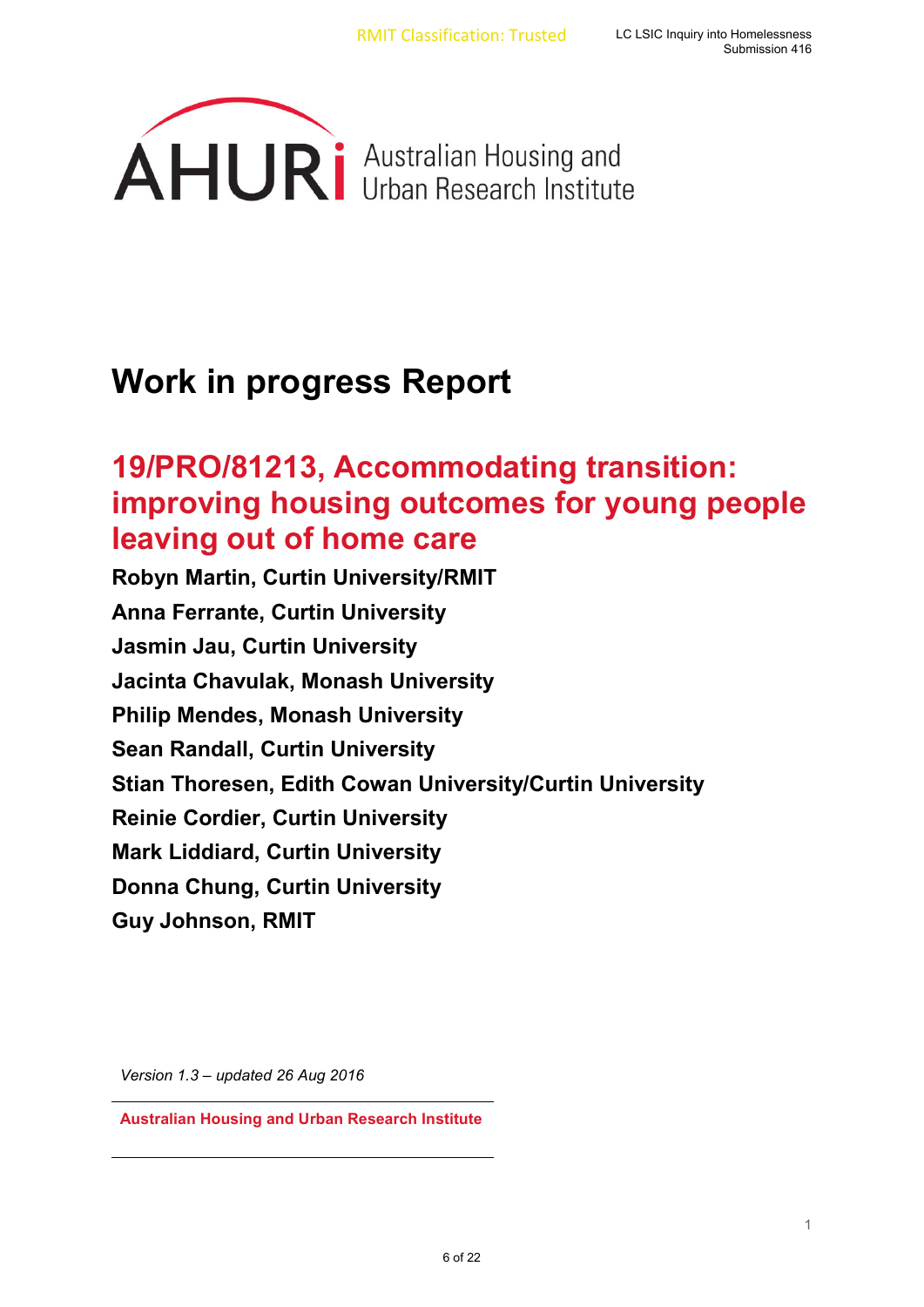## **Contents**

|                                                        | <b>Contents</b>             | 1            |
|--------------------------------------------------------|-----------------------------|--------------|
| <b>List of tables</b>                                  |                             | $\mathbf{2}$ |
| Acronyms and abbreviations used in this report         |                             |              |
| 1                                                      | Progress to date            | 4            |
| Progress against timelines                             |                             | 4            |
|                                                        | Research method             | 4            |
|                                                        | Literature review           | 5            |
| Development of conceptual framework                    |                             |              |
| Ethics approval                                        |                             | 6            |
| Research Design and Administration                     |                             | 6            |
| $\overline{2}$                                         | <b>Preliminary Findings</b> | 8            |
| 2.1                                                    | Data Linkage                | 8            |
| 2.2                                                    | <b>Qualitative Inquiry</b>  | 9            |
| $\mathbf{3}$                                           | <b>Next Steps</b>           | 11           |
| 3.1                                                    | Data analysis               | 11           |
| 3.2                                                    | Reports and publications    | 11           |
| <b>References</b>                                      |                             | 12           |
| <b>Appendix 1: Interview and Focus Group Schedules</b> |                             |              |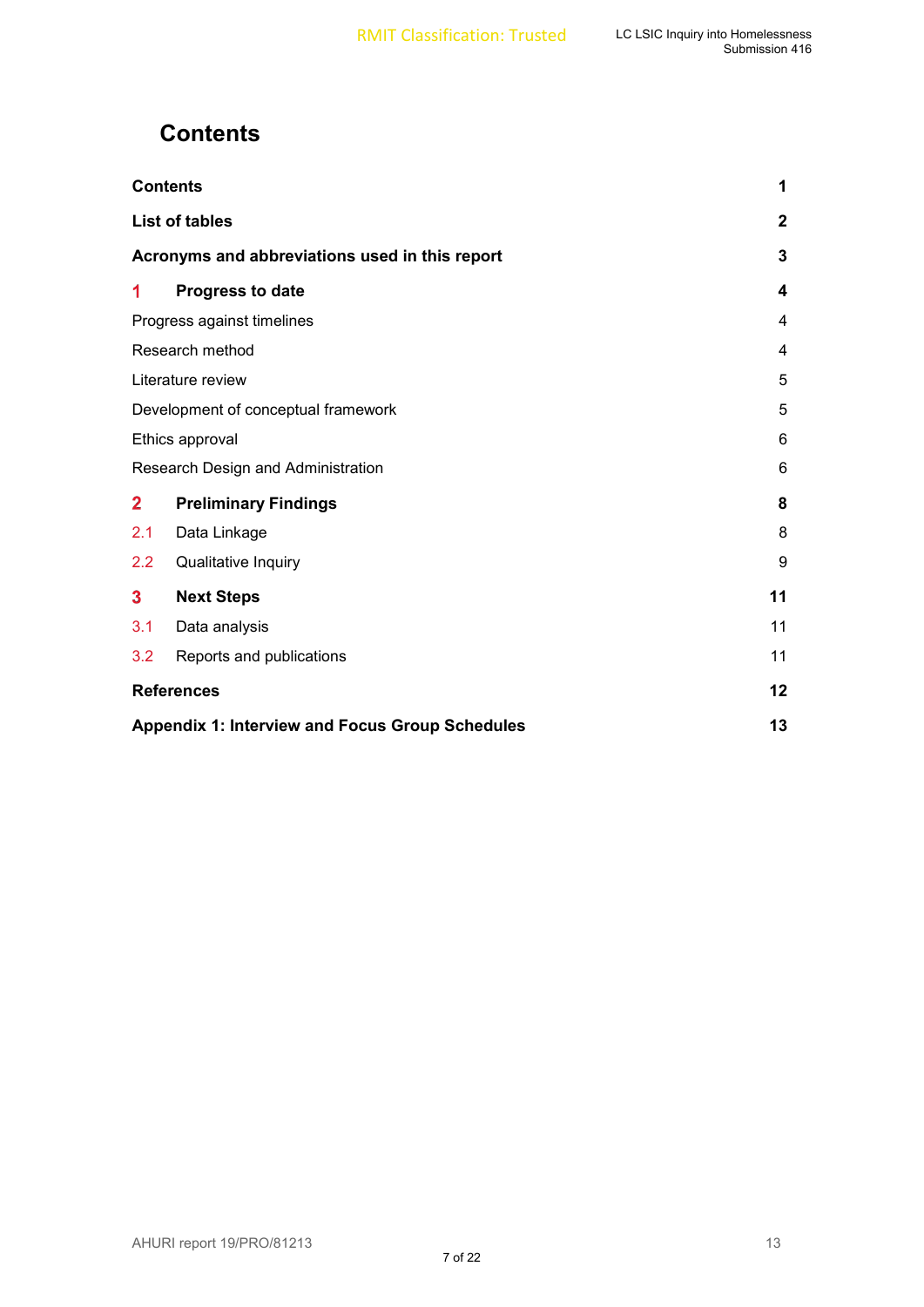## **List of tables**

| Table 1: Research Design Overview and Progress           |   |
|----------------------------------------------------------|---|
| Table 2 - Characteristics of the out of home care cohort | 8 |
| Table 3: Post exit service needs                         |   |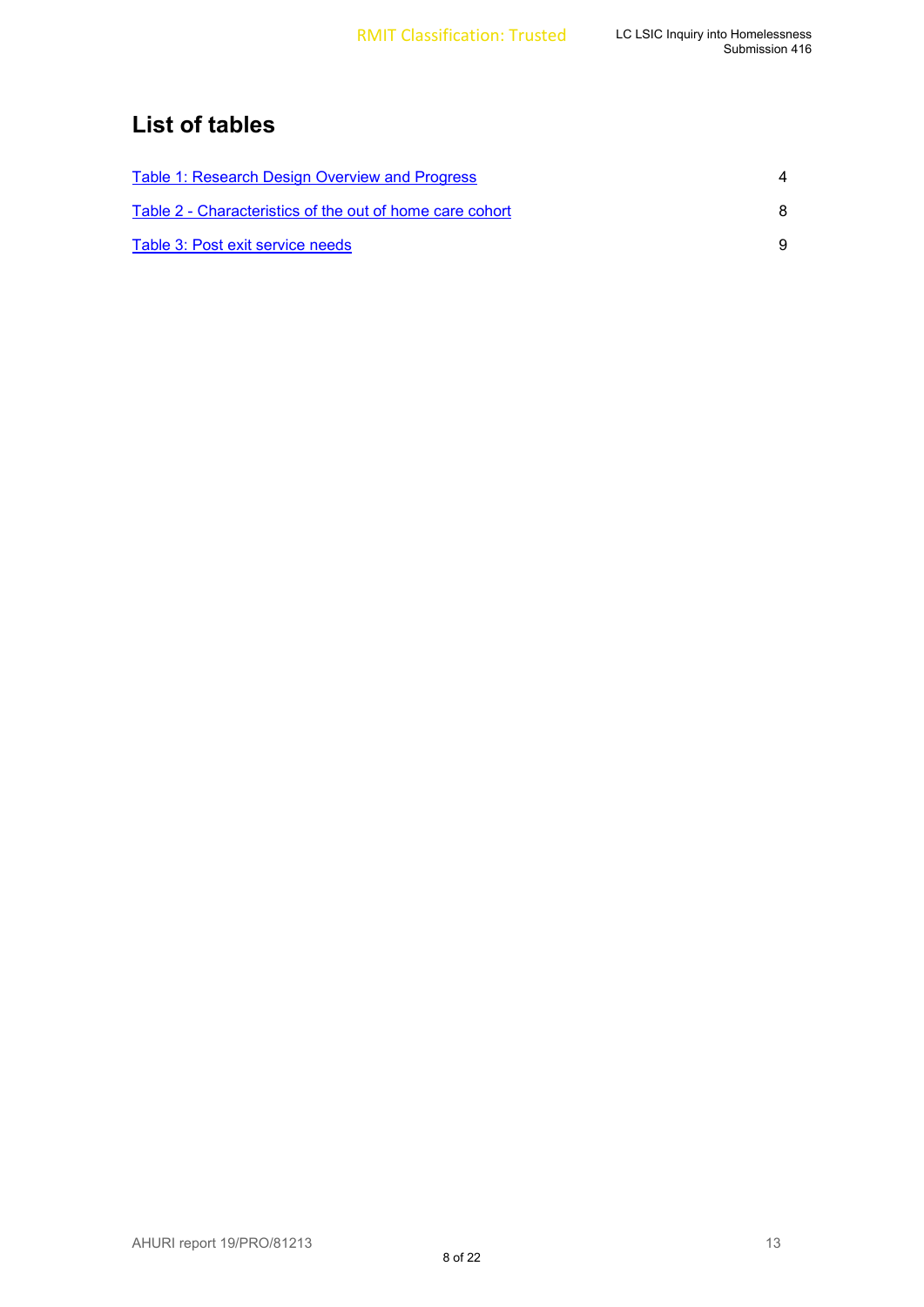## **Acronyms and abbreviations used in this report**

| <b>AHURI</b> | Australian Housing and Urban Research Institute Limited |
|--------------|---------------------------------------------------------|
| <b>CVDL</b>  | Centre for Victorian Data Linkage                       |
| <b>DHHS</b>  | Department of Health and Human Services                 |
| <b>HREC</b>  | Human Research Ethics Committee                         |
| <b>ARC</b>   | Australian Research Council                             |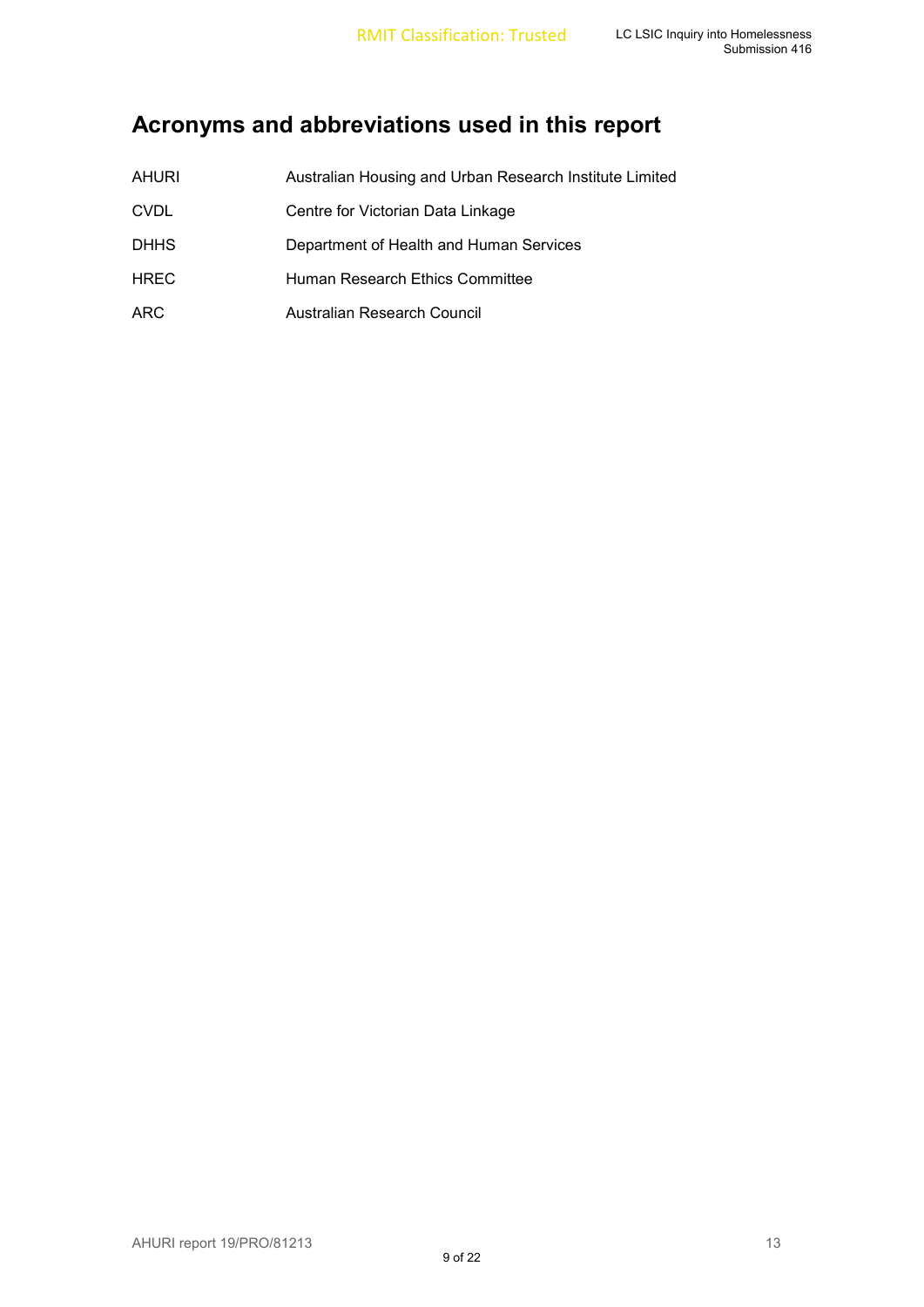#### 1 **Progress to date**

### **Progress against timelines**

This project considers the transition from out of home care for young people aged 18 to 25 years. It uses several data sources to identify the extent and nature of coordination and integration between relevant service providers. Specifically, we are examining the experience of care leavers as they move from and between out-of-home care (OHC), housing, homelessness and related service systems. To achieve this, the project is analysing Victorian administrative linked data and has collected data from 38 care leavers and 24 service provider representatives in Victoria and Western Australia. The project aims to identify elements and examples of good practice in service coordination, as well as areas for enhancement in both practice and policy.

An application for administrative data was submitted to the Centre for Victorian Data Linkage (CVDL) on 17 December 2018 and an initial set of data was received on 8 January 2020. An updated complete set of data was received on 3 March 2020 and analysis by Associate Professor Anna Ferrante and Dr Sean Randall is underway. All qualitative data has been collected and analysis has commenced.

The research team meets monthly with ad hoc meetings between various team members to progress analysis of the various data sets.

### **Research method**

This Project responds to the Inquiry Program question 'What are the most effective ways of tailoring and delivering housing supports for individuals exiting institutional settings?' The project focusses on service utilisation and experiences of young people leaving OHC and will provide recommendations on policy and practice changes that promote improved housing outcomes. Table 1 outlines progress to date against the specific research questions.

#### **Table 1: Research Design Overview and Progress**

| <b>Research question (RQ)</b>                                                                      | Method                                                                            | <b>Progress</b>                                                                              |  |  |
|----------------------------------------------------------------------------------------------------|-----------------------------------------------------------------------------------|----------------------------------------------------------------------------------------------|--|--|
| 1. What are the housing,<br>homelessness, mental health,                                           | Analysis of administrative<br>linked pre- and post-exit                           | A first set of data (incomplete)<br>was received on 08/01/2020                               |  |  |
| alcohol and drug, and juvenile<br>service<br>justice<br>user<br>and<br>delivery pathways for young | data in order to investigate<br>service use patterns in<br>OHC, mental<br>health, | *An updated version of the data<br>was received 03/03/2020.                                  |  |  |
| people transitioning from OHC<br>and care leavers?                                                 | juvenile justice.                                                                 | Data analysis has commenced<br>and preliminary results are<br>reported late in the document. |  |  |
| 2. What pathway planning                                                                           | Interviews with 40 young                                                          | Data collection completed:                                                                   |  |  |
| strategies are used to enable<br>young people exiting OHC to<br>obtain stable housing?             | people who have left out of<br>home care. $(20 \times WA; 2 \times$<br>Vic.       | Interviews conducted with 38<br>young people (18 x WA; 20 Vic)                               |  |  |
|                                                                                                    | Four focus groups with                                                            | Focus group conducted (2 x<br>WA; 2 x Vic).                                                  |  |  |
|                                                                                                    | service providers (2 x WA;<br>$2 \times$ Vic).                                    | Coding complete                                                                              |  |  |
|                                                                                                    | οf<br>analysis<br>Thematic<br>interviews<br>focus<br>and<br>groups.               | Thematic analysis underway                                                                   |  |  |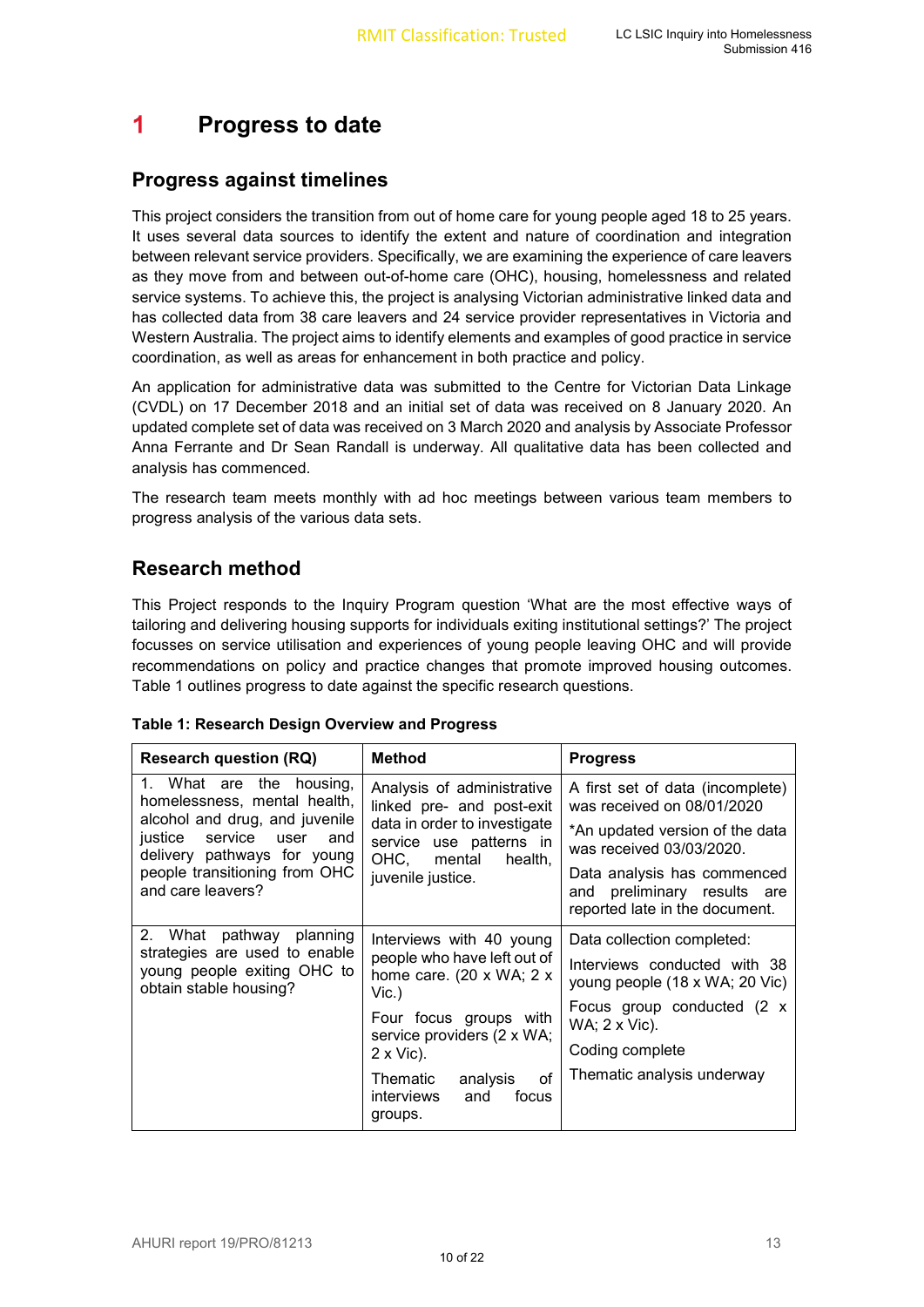| 3. How do service providers<br>coordinate and tailor support<br>for young people exiting OHC<br>obtain<br>maintain<br>and<br>to<br>and sustainable<br>appropriate<br>housing?                          | Interviews with 40 young<br>people who have left out of<br>home care. (20 x WA; $2 x$<br>$Vic.$ )<br>Four focus groups with<br>service providers (2 x WA;<br>$2 \times$ Vic).<br>analysis<br>οf<br>Thematic<br>interviews<br>and<br>focus<br>groups. | Data collection completed:<br>Interviews conducted with 38<br>young people (18 x WA; 20 Vic)<br>Focus group conducted (2 x<br>WA; 2 x Vic).<br>Coding complete<br>Thematic analysis underway. |
|--------------------------------------------------------------------------------------------------------------------------------------------------------------------------------------------------------|------------------------------------------------------------------------------------------------------------------------------------------------------------------------------------------------------------------------------------------------------|-----------------------------------------------------------------------------------------------------------------------------------------------------------------------------------------------|
| 4. What opportunities exist for<br>improvement<br>and<br>service<br>coordination<br>enhanced<br>between housing and other<br>sectors to improve transition<br>planning for individuals leaving<br>OHC? | Interviews with 40 young<br>people who have left out of<br>home care. (20 x WA; $2 x$<br>Vic.<br>Four focus groups with<br>service providers (2 x WA;<br>$2 \times$ Vic).<br>οf<br>Thematic<br>analysis<br>interviews<br>focus<br>and<br>groups.     | Data collection completed:<br>Interviews conducted with 38<br>young people (18 x WA; 20 Vic)<br>Focus group conducted (2 x<br>WA; 2 x Vic).<br>Coding complete<br>Thematic analysis underway. |

\*An initial set of administrative data from the CVDL, received on 8 January 2020 was incomplete and did not include crucial data on public housing. After contact with the CVDL requesting missing data and housing information, further updated data was received on 3 March 2020 which included all necessary variables and information. Data analysis has commenced and is progressing well.

### **Literature review**

While a literature review is not a specified deliverable for this project, the project will provide an overview of relevant literature, theories and contemporary arguments related to the planning for the transition from OHC. This will be included in the final report. Further, the team is considering undertaking a scoping review examining published data and evidence related to the topic.

### **Development of conceptual framework**

We continue to explore and consider the conceptual framework guiding the project and will report on this in the final report. We continue to be guided by Mike Stein's (2012) categories of transition from OHC, and position this as a central element of our conceptual framework. Stein's (2012) framework involves three distinct cohorts of care leavers, including those who:

- 'Move on' into stability in housing, education and employment;
- Survive the transition from out of home care, yet continue to have periods of instability; or
- Struggle to maintain stability across a range of life domains, often-experiencing long periods of homelessness, substance misuse, poor mental health and disrupted relationships and attachments.

This conceptual framework will guide the qualitative component of the project, and when comparing the data linkage findings to the qualitative data findings. We are also interested to explore how these categories or typologies might overlap or change, and how service delivery practices enable or inhibit these processes.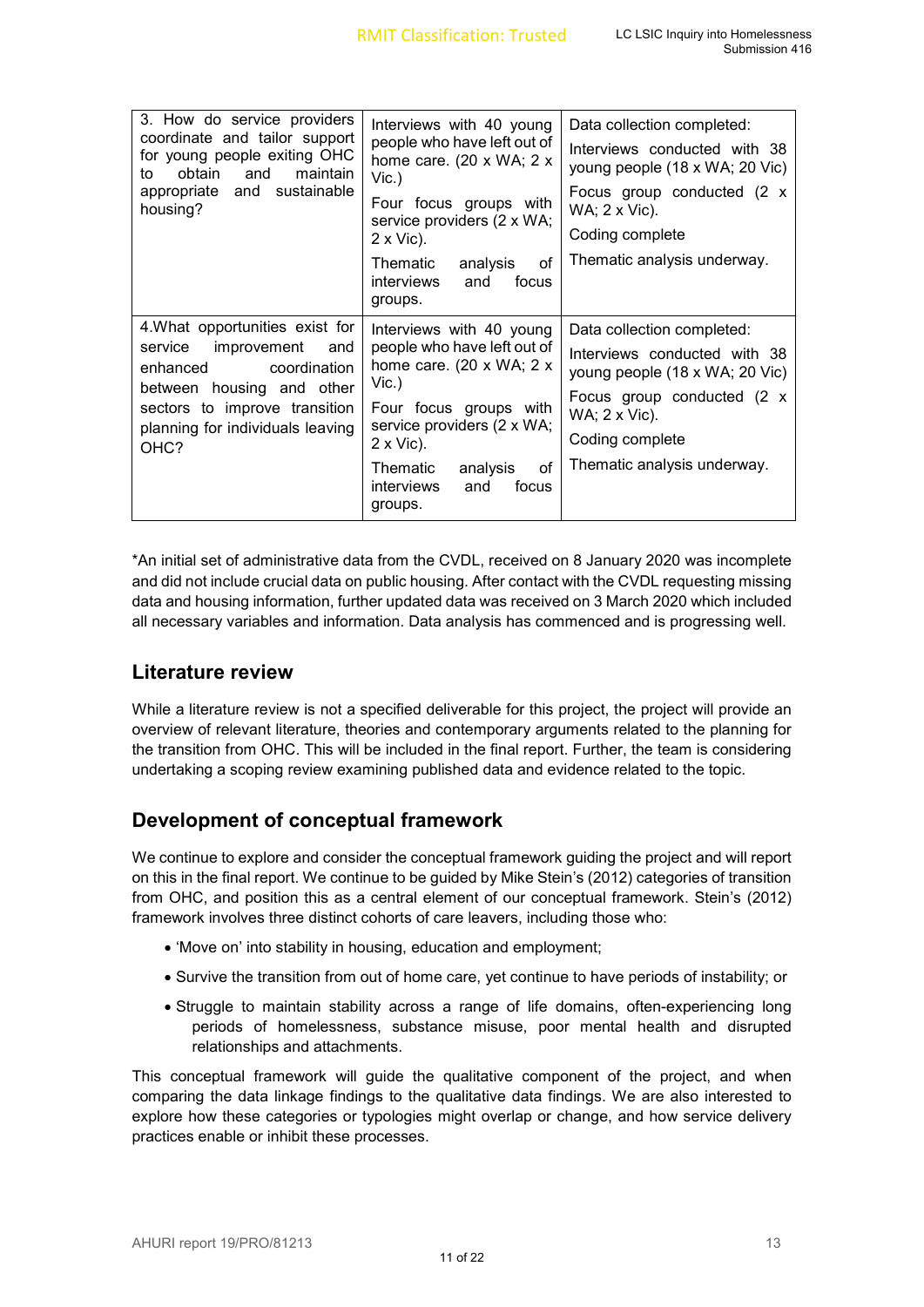Further, based on initial impressions of the qualitative data, the concept of ontological security (Giddens, 1990; Stonehouse, Threlkeld & Theobald, 2020) is being explored as another element of the conceptual framework. Initial reading of the interviews with young people and service providers highlights the lack of ontological security young people exiting care have, ranging from being "stressed about money" (young person) through to having no safety nets should housing and wellbeing be at risk. Where family often provide these safety nets for young people who have not been in care, the participants in this study spoke of their social and emotional isolation and disconnection, with a limited to non-existent sense that someone else had their best interests in mind. In other words, the sense of ontological security that comes from family, social connections, employment and housing are missing for most participants in this study. As we analyse the qualitative data, we will be exploring the fit of the concept of ontological security and examining how this reflects, confirms or contradicts the findings from the analysis of administrative linked data.

#### **Ethics approval**

The project has received the following institutional HREC approvals:

- 1. RMIT HREC: related to the use of administrative data through the CDVL, with approval granted in March 2019, approval number 21896.
- 2. Curtin HREC related to data collection with young people who have left out of home care and service providers. Approval (HRE2019-0385) granted 24 June 2019.
- 3. Monash University reciprocal HREC, related to data collection with young people who have left out of home care and service providers. Approval granted 01/07/2019 (20907).
- 4. RMIT University advise reciprocal HREC not required as CI Johnson not involved in data collection (his role is consultancy and contribution to written material).
- 5. Edith Cowan University reciprocal HREC, related to data collection with young people who have left out of home case and service providers. Approval granted 03/12/2019 (REMS NO: 2019-00942-THORESEN)

### **Research Design and Administration**

The research has two areas of foci:

- Analysis of administrative data provided by the CVDL
- Interviews with up to 40 young people and relevant service providers

This project is occurring alongside a large, longitudinal Western Australian ARC funded project (Navigating through Life) which is investigating outcomes for care leavers. CI Martin is also a CI on the Navigating through Life project. The simultaneous roll out of both projects has greatly assisted recruitment in Western Australia. In Victoria, access has also been relatively straightforward, based on the reputation and standing of Associate Professor Philip Mendes. Both WA and Victoria used purposive sampling approaches to recruit young people. The same interview schedules were used in WA and Victoria for young people and service provider data collection activities (refer to appendix 1).

Linked administrative data has been provided for this project from the Centre for Victorian Data Linkage (CVDL) which holds a range of linked, state-based datasets. Three separate cohorts have been defined as part of the wider project (Panel Inquiry level). The out of home care cohort contains information for all individuals in Victoria leaving out of home care in 2013-2014 who were aged 15-18 at time of exit.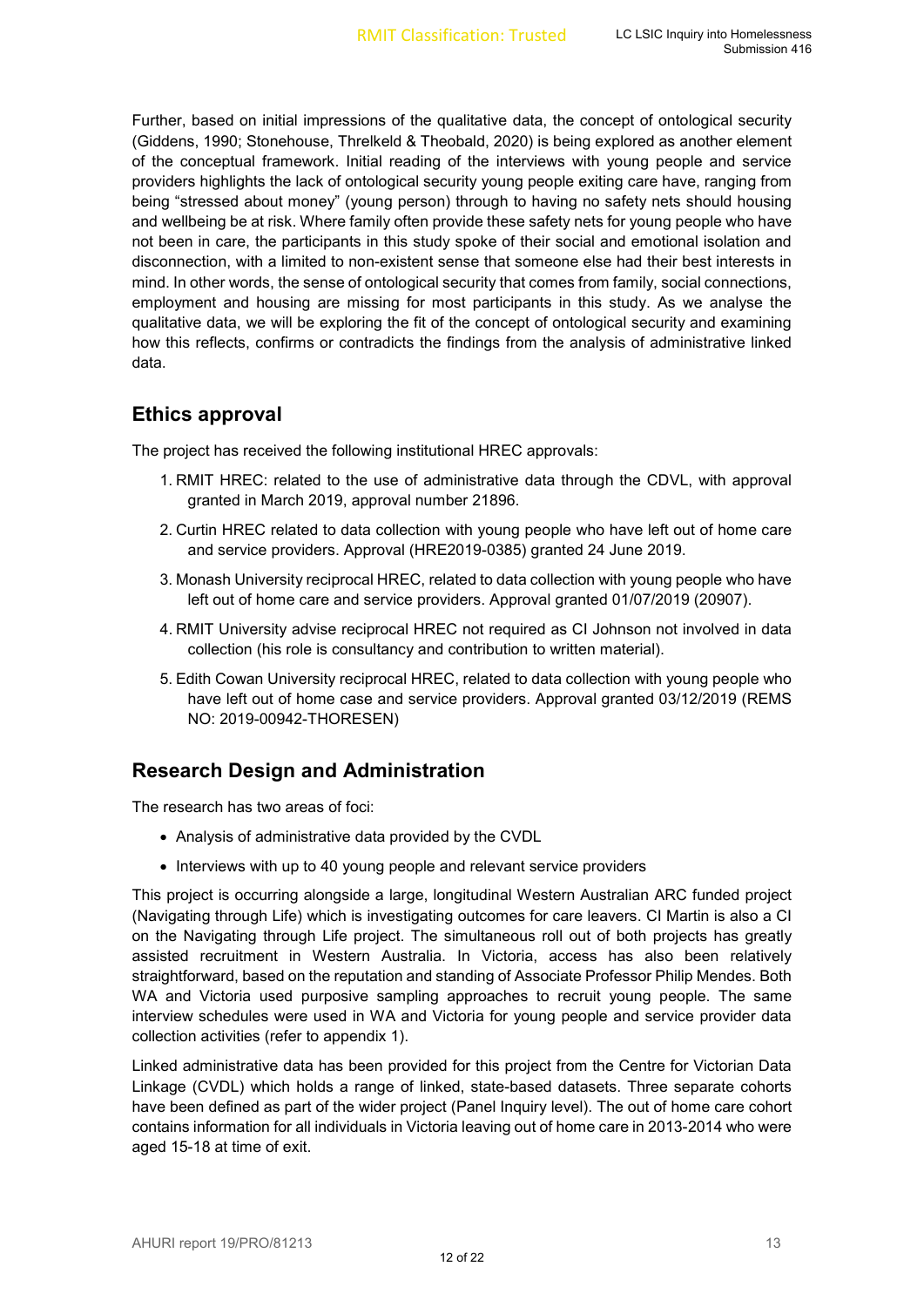For each of these individuals, service delivery information has been provided for the two years prior to leaving care, and for four years of follow-up after leaving care. Extracts from a wide range of datasets have been provided including;

- Hospital admissions data (Victorian Admitted Episode Dataset)
- Emergency department presentations (Victorian Emergency Management Database)
- Clinical mental health service information (CMI-ODS)
- Mental health community support services (MHCSS)
- Victorian death registrations (Victorian death index)
- Child protection data (Crisis Information Referral System (CRIS)
- Public housing data, including applications and tenancies (Housing Integrated Information Platform (HIIP))
- Homelessness services
- Youth justice orders
- Family services data (Integrated Reports and Information System (IRIS))
- Family violence data (Integrated Reports and Information System (IRIS))
- Sexual assault services (Integrated Reports and Information System (IRIS))
- Alcohol and drug services (Alcohol and Drug Information System)

Preliminary analysis of the Victorian linked data has focused on the following broad research plan. Analysis is being carried out for each of the three cohorts separately.

- a. Characteristics of our cohorts
- b. Characteristics of the utilised services
- c. Service use by cohorts: What services do individuals in each cohort use in the years after exit from their institutional setting?
- d. What individual factors influence service utilisation?
- e. What are the individual risk factors for homelessness?
- f. What proportion of all young homeless people in Victoria does our cohort represent, and how representative are they?
- g. Other evidence of lack of secure housing can data from other collections shed light?
- h. What are individuals housing trajectories after leaving care?

In addition to these questions, we expect to explore further questions using linked data drawn from the results of the qualitative component of this project.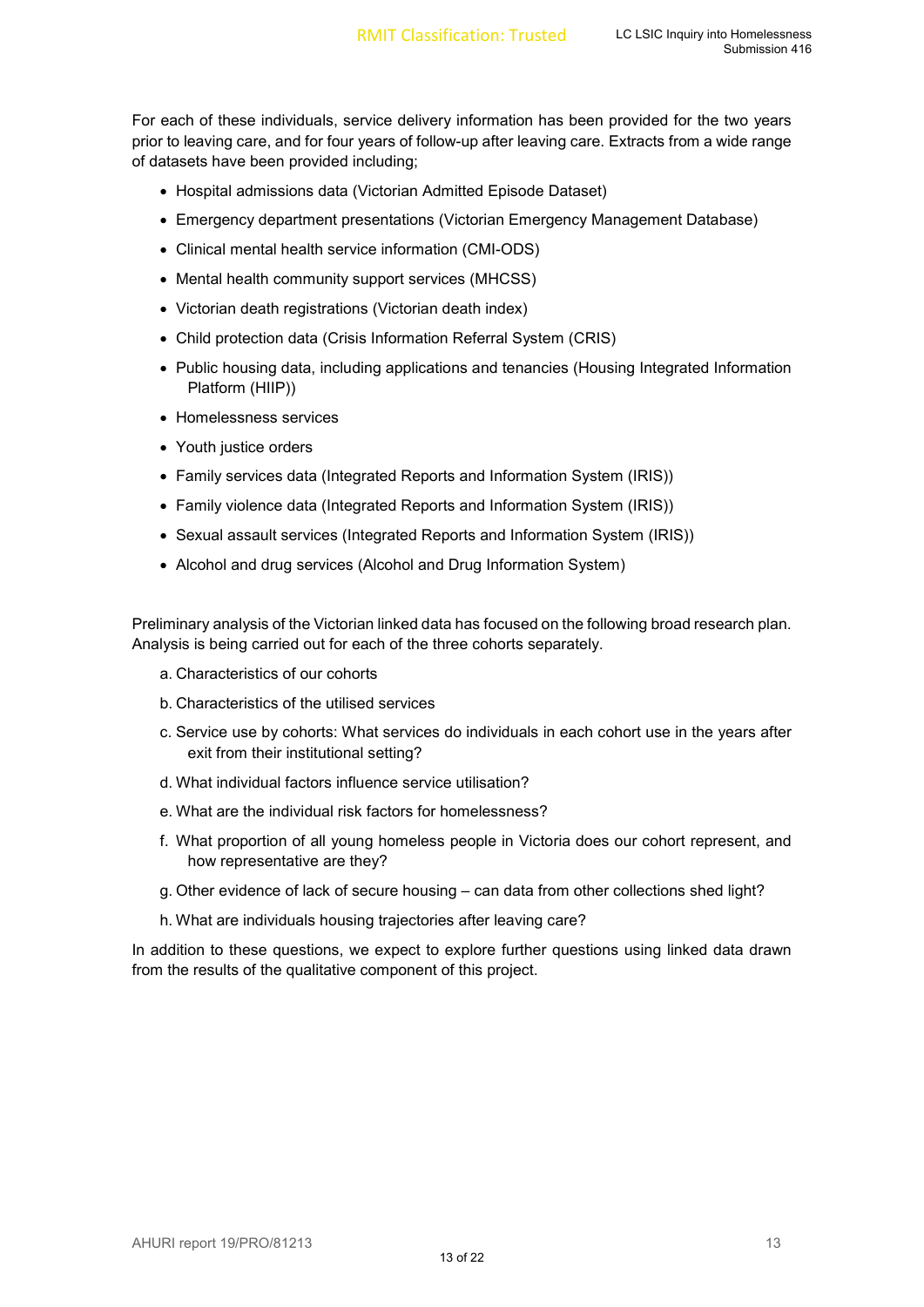#### **Preliminary Findings**  $\overline{2}$

### **2.1 Data Linkage**

The out of home care cohort used in this project was defined as those who exited the Victorian out of home care system in 2013-14, aged 15-21. Results for this cohort are shown below. These are preliminary and it is possible these numbers will change in the final report.

In total, there were 1,848 individuals in this cohort. Basic demographic information for the cohort is shown in Table 1.

|               |                       | Out of home |      |
|---------------|-----------------------|-------------|------|
|               |                       | care cohort |      |
|               |                       | n           | %    |
| Total         |                       | 1,848       | 100% |
| Gender        | Male                  | 841         | 46%  |
|               | Female                | 1,007       | 54%  |
| Indigenous    | Indigenous            | 333         | 18%  |
| <b>Status</b> | Non-indigenous        | 1,514       | 82%  |
| Age at exit   | 15                    | 452         | 29%  |
|               | 16                    | 448         | 28%  |
|               | 17                    | 517         | 33%  |
|               | 18                    | 169         | 11%  |
| Region        | <b>Major Cities</b>   | 1,135       | 61%  |
|               | Regional/Remote Areas | 655         | 35%  |

#### **Table 2 - Characteristics of the out of home care cohort**

Table 2 shows the proportion of individuals in the out of home care cohort who accessed particular services in the 30 days, year and four years after exit from the out of home care system. There were some particularly striking findings. Within four years of exit from the out of home care system:

- More than half the cohort (n=1000, 54%) accessed homelessness services,
- 28% had received alcohol/drug treatment services (n=512),
- 21% (n=388) had a received a community-based sentence from a youth justice court and,
- 20% of the cohort had an emergency presentation for self-harm (n=376).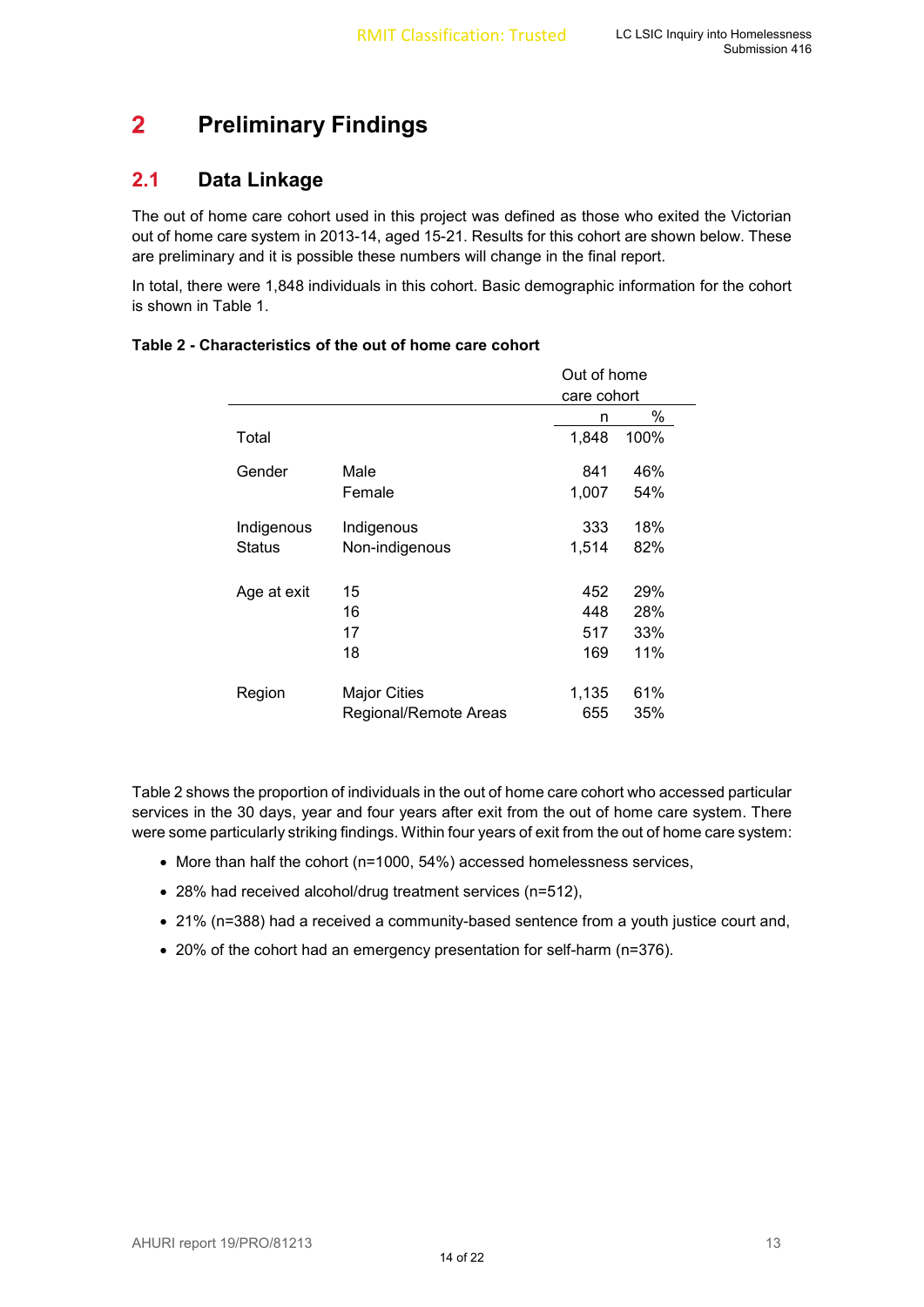|                                  |               | In 30 days after exit    |           | In year after exit |           | In 4 years after exit |     |
|----------------------------------|---------------|--------------------------|-----------|--------------------|-----------|-----------------------|-----|
|                                  |               | N                        | %         | N                  | %         | N                     | %   |
|                                  |               |                          |           |                    |           |                       |     |
| Hospital                         | Alcohol/drugs | 6                        | 0%        | 55                 | 3%        | 239                   | 13% |
| admission                        | Self-harm     | 12                       | 1%        | 57                 | 3%        | 148                   | 8%  |
|                                  | Assault       | $\blacksquare$           | ÷,        | 14                 | 1%        | 85                    | 5%  |
|                                  | Injury        | 5                        | 0%        | 58                 | 3%        | 211                   | 11% |
|                                  | Mental health | 12                       | 1%        | 74                 | 4%        | 200                   | 11% |
|                                  | Other         | 21                       | 1%        | 231                | 13%       | 716                   | 39% |
|                                  | Any           | 52                       | 3%        | 362                | 20%       | 979                   | 53% |
| Emergency                        | Alcohol/drugs | 9                        | 0%        | 86                 | 5%        | 255                   | 14% |
| presentation                     | Self-harm     | 33                       | 2%        | 157                | 9%        | 376                   | 20% |
|                                  | Assault       | $\blacksquare$           | ÷,        | ÷,                 |           | 58                    | 3%  |
|                                  | Injury        | 41                       | 2%        | 323                | 17%       | 753                   | 41% |
|                                  | Mental health | 33                       | 2%        | 168                | 9%        | 399                   | 22% |
|                                  | Other         | 51                       | 3%        | 417                | 23%       | 969                   | 52% |
|                                  | Any           | 139                      | 8%        | 732                | 40%       | 1,297                 | 70% |
| Alcohol/Drug Treatment           |               | 60                       | 3%        | 263                | 14%       | 512                   | 28% |
| Clinical mental                  | Inpatient     | 27                       | 1%        | 111                | 6%        | 237                   | 13% |
| health                           | Outpatient    | 99                       | 5%        | 171                | 9%        | 301                   | 16% |
| Community mental health services |               | <b>NA</b>                | NА        | 49                 | 3%        | 106                   | 6%  |
| Child protection                 |               | <b>NA</b>                | <b>NA</b> | 955                | 52%       | 962                   | 52% |
| Family services                  |               | $\overline{\phantom{a}}$ | ÷,        | 28                 | 2%        | 122                   | 7%  |
| Family violence                  |               | $\overline{\phantom{a}}$ |           | 46                 | 2%        | 211                   | 11% |
| Sexual assault support services  |               | $\overline{7}$           | 0%        | 57                 | 3%        | 143                   | 8%  |
| Public housing                   | Application   | 11                       | 1%        | 134                | 7%        | 534                   | 29% |
|                                  | Had tenancy   | 398                      | 22%       | 449                | 24%       | 569                   | 31% |
| Homelessness                     |               | <b>NA</b>                | NА        | <b>NA</b>          | <b>NA</b> | 1,000                 | 54% |
| Youth justice                    | Custodial     | 42                       | 2%        | 132                | 7%        | 182                   | 10% |
|                                  | Community     | 37                       | 2%        | 291                | 16%       | 388                   | 21% |
| Mortality                        |               |                          |           |                    |           | 13                    | 1%  |

#### **Table 3: Post exit service needs**

*Out of home care cohort*

Analysis of this rich data source is continuing and progressing well.

### **2.2 Qualitative Inquiry**

In Western Australia 18 young people who have left out of home care were interviewed. 15 participants were recruited through the Navigating through Life project and three participants through homelessness services. Significant effort was made by the research team to recruit from homelessness services in order to represent a variety of experiences and time since leaving care. However, as noted, only three participants were recruited from homelessness agencies. In addition, two focus groups with non-statutory service providers were conducted with four and five participants respectively. These service providers represented specialist out of home care, homelessness and generalised youth support agencies and programs. The team's networks in the out of home care, housing and homelessness fields were utilised to recruit these participants.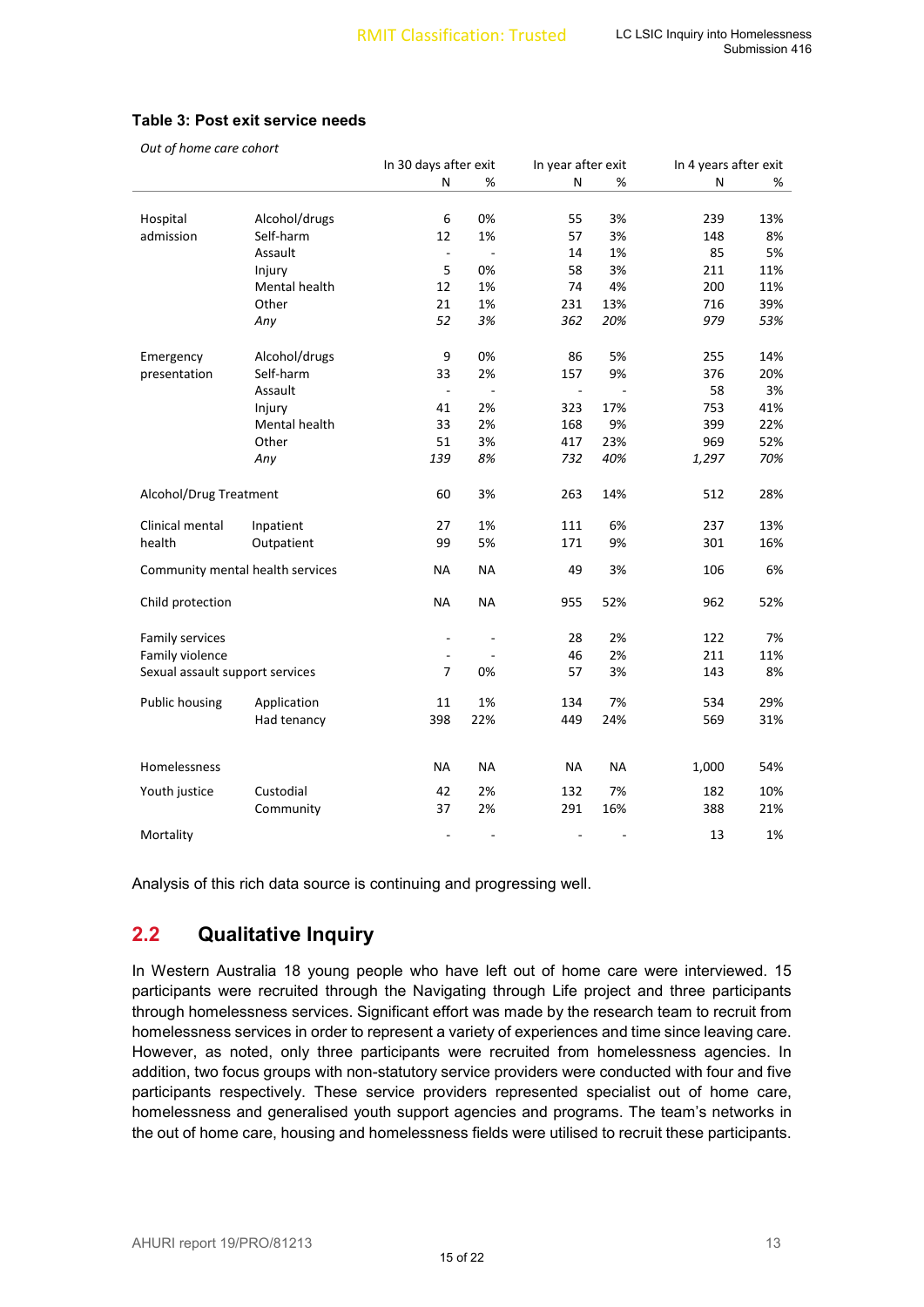In Victoria, 20 care leavers were interviewed. Participants were recruited from housing services, university support services, out of home care services, and government departments, who distributed the study information material to young people. The research team had existing links with some of the agencies while others were approached without having any prior connections. A number of the agencies were invited to participate in focus groups. Two focus groups were conducted with six and nine participants respectively.

The Victorian and Western Australian teams have met several times to:

- Develop a shared coding and analytic framework
- Establish shared definitions of codes and six core themes
- Create a rigorous approach to analysis

Following preliminary analysis, the team has decided that the interviews with young people from both states will be analysed as one data set. To be sure, the policy and service provision contexts vary between the states, but the issues, concerns and experiences raised by participants appear to share many similarities. Preliminary analysis revealed that the Victorian and Western Australian interviews can be analysed as one data set using six themes of planning for leaving care; safety nets; preparedness to leave care; relationships; intersecting factors and unmet needs; and interagency coordination. Analysis of these interviews has commenced.

The noted policy and service provision contextual differences between Western Australia and Victoria indicate the usefulness of analysing the service provider focus groups on a state by state basis, rather than as one data set. Analysis of these focus groups has commenced.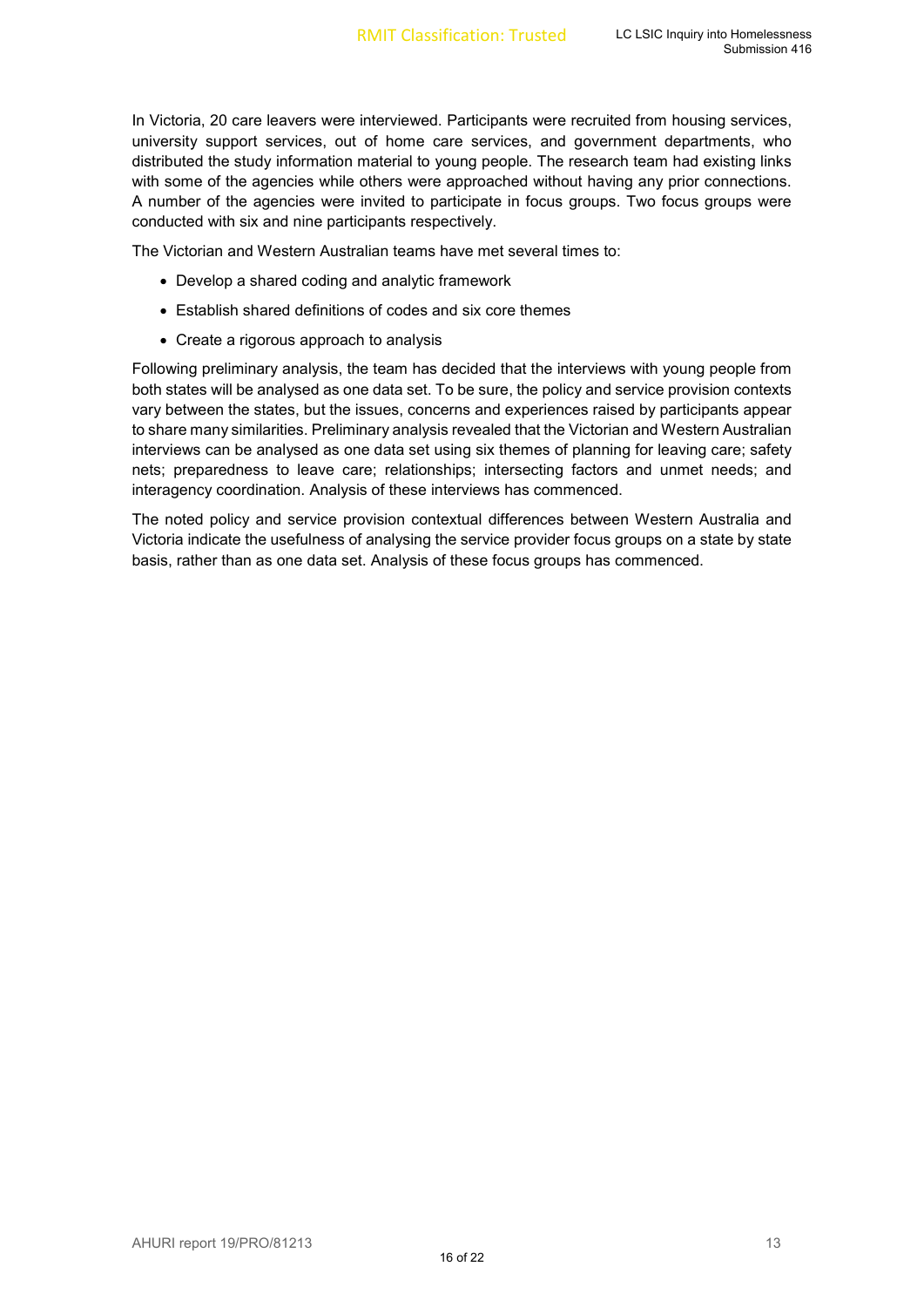#### **Next Steps**  $\mathbf{3}$

### **3.1 Data analysis**

Data analysis for the qualitative material is underway and will be finalised by mid-May 2020.

Analysis of the Victorian linked data is progressing, following the research plan outlined above. In addition, we plan to explore any further questions using linked data which are drawn from the results of the qualitative component of this project, wherever possible. The linked analysis for this project is expected to be completed by the end of May.

### **3.2 Reports and publications**

The final report will be completed and submitted by 30 June 2020, as per contract requirements.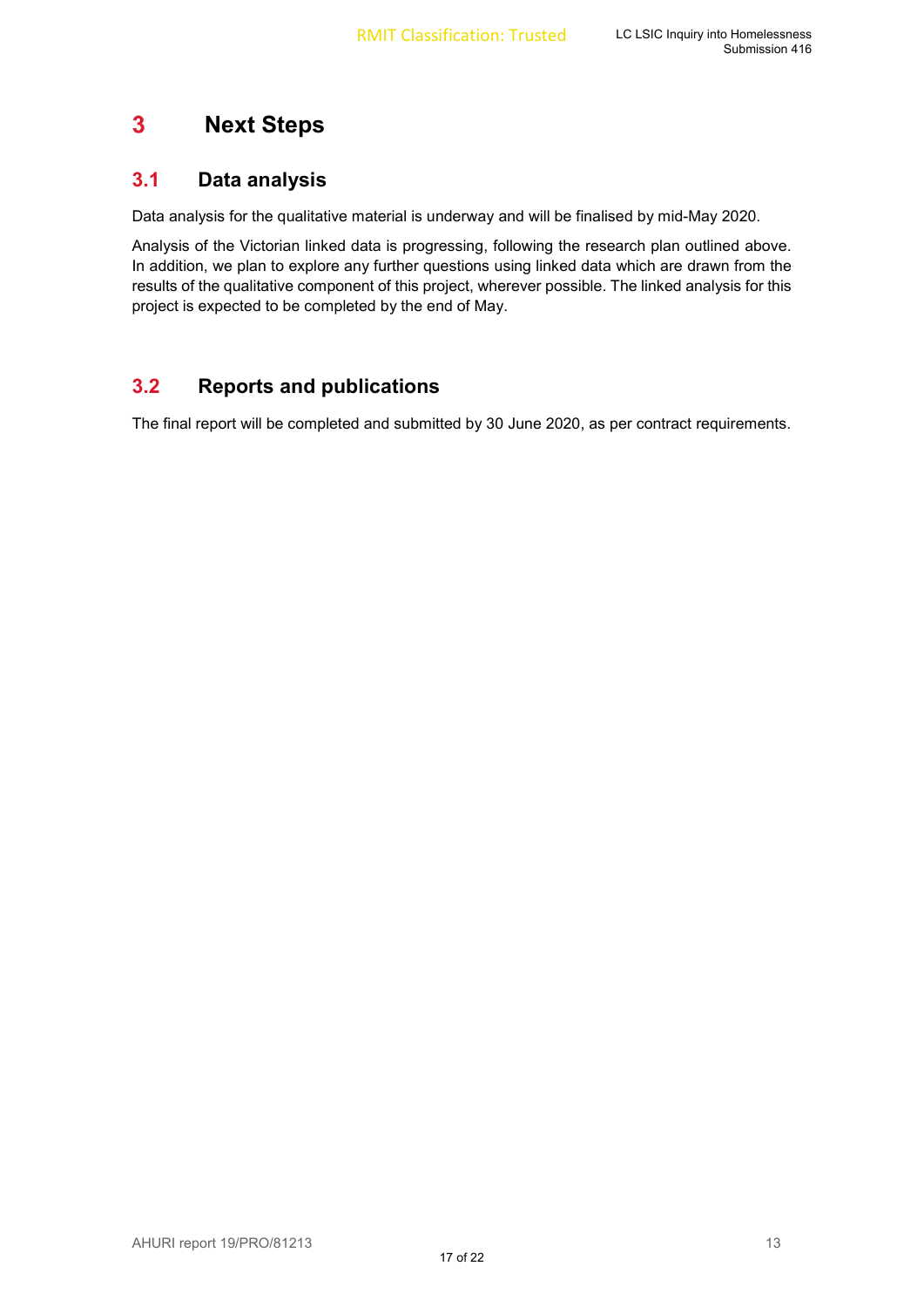## **References**

- Ambrey, C. L., Bosman, C. & Ballard, A. (2018) Ontological security, social connectedness and the well-being of Australia's Ageing Baby Boomers, Housing Studies, 33, pp. 777–812
- Giddens, A. (1991) Modernity and Self-identity: Self and Society in the Late Modern Age (Stanford: Stanford University Press).
- Hulse, K. & Saugeres, L. (2008) Housing insecurity and precarious living: an Australian exploration AHURI Final Report No. 124, Australian Housing and Urban Research Institute, Swinburne-Monash Research Centre
- Stein, M. (2012). *Young People Leaving Care: Supporting Pathways to adulthood:* London: Jessica Kingsley Publishers.
- Stonehouse, D., Threlkeld, G. & Farmer, J. (2015) Housing risk' and the neoliberal discourse of responsibilisation in Victoria, Critical Social Policy, 35, pp. 393–413
- Stonehouse, D., Threlkeld, G., & Theobald, J. (2020). Homeless pathways and the struggle for ontological security. *Housing Studies*. https://doi.org/10.1080/02673037.2020.1739234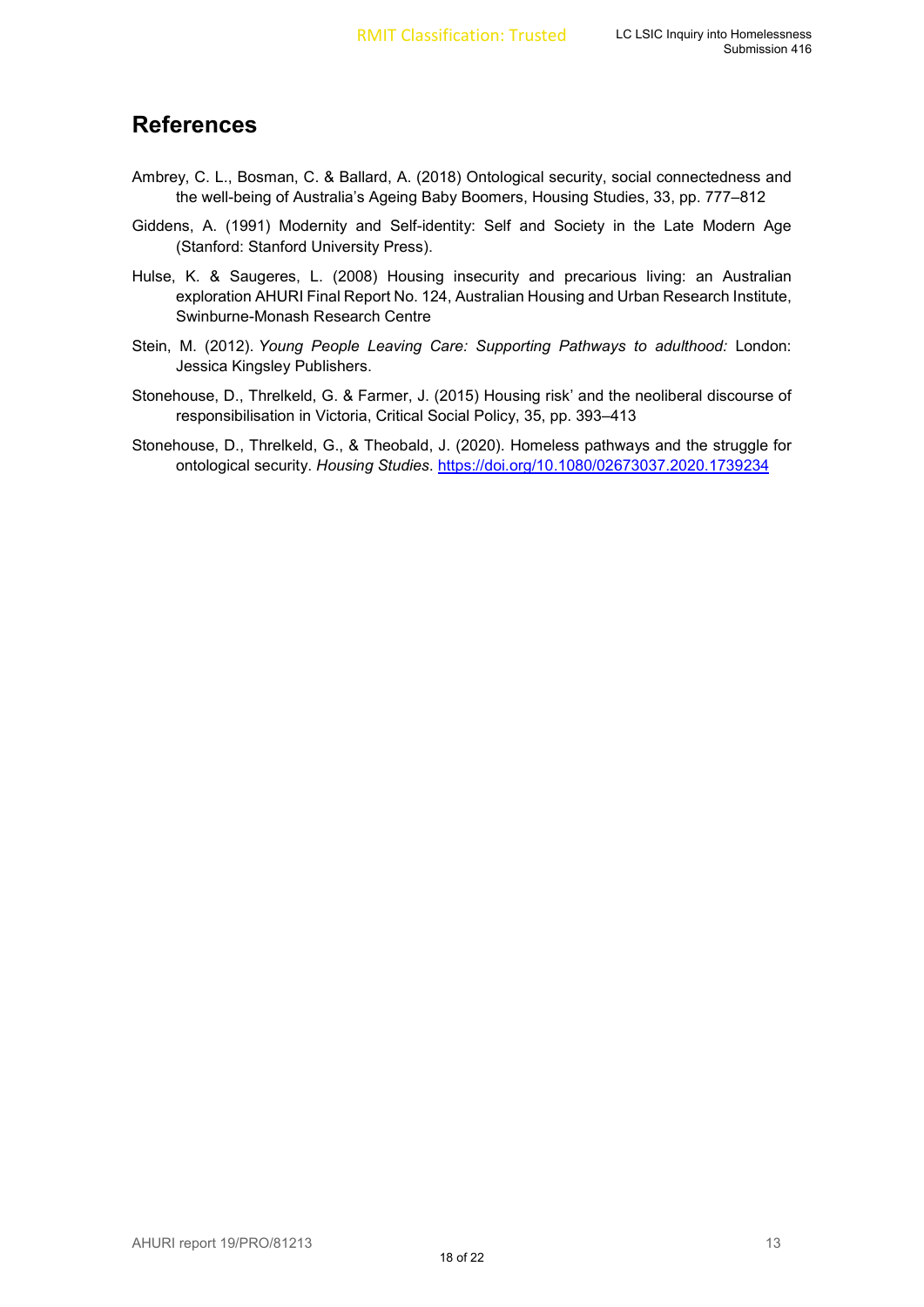## **Appendix 1: Interview and Focus Group Schedules**

#### **Accommodation Transitions**

#### **Service User Interview Guide**

Thank you for taking the time to meet with me today. The purpose of this interview is to ask you about your experiences of leaving care, housing and support from agencies. These questions are not intended to upset you, or bring up painful memories. If however, you find this happens let me know, and we can stop the interview and take a break, finish up and return to the interview another day, or you might decide to withdraw from the research.

- 1. Thinking about preparing to leave care, what were your most pressing needs and concerns? Prompts:
	- a. Housing
	- b. Health
	- c. Income
	- d. Wellbeing (emotional, social and mental)
	- e. Social supports and connections
	- f. Cultural connections
	- g. Sexuality, gender, identity
- 2. Can you tell me about the support you received in planning to leave care? Prompts:
	- a. Who provided this support?
	- b. How much support did they provide and over what time period?
	- c. Can you tell me about your readiness to have these conversations? If not ready, what needed to be in place for you to feel ready?
	- d. Can you give me some examples of what was covered in the conversation(s) about planning to leave care?
	- e. We have heard many people talk about the importance of flexible support, tailored to the unique needs of the person. Was this something you experienced? (Ask for examples to support answer.)
- 3. I would like to explore the support and help available to you when you left care:
	- a. Were you referred to other organisations (which ones)?
		- b. Were there organisations you planned to stay connected to (which ones)?
		- c. If you were referred, can you tell me about the referral process?
			- i. Was there discussion about the agencies (description of service, intended impact of referral, choice of agency etc.)
			- ii. Can you explain how the worker referred you to other services (i.e. warm referral, phone/email/ written referral with no service user involvement etc.)?
		- d. If you are continuing to receive the services of existing organisations, was there any communication from the care services to these agencies? (Prompt for details of this)
- 4. After you left care, what was your experience of the different agencies working together?
	- a. Sharing information/repeating one's story to different services
	- b. Duplication of services
	- c. Gaps in and between services
	- d. Anything else
- 5. Where did you live immediately before entering care?
	- a. Location
	- b. With whom
	- c. Tenure type
- 6. Where did you live immediately after leaving care?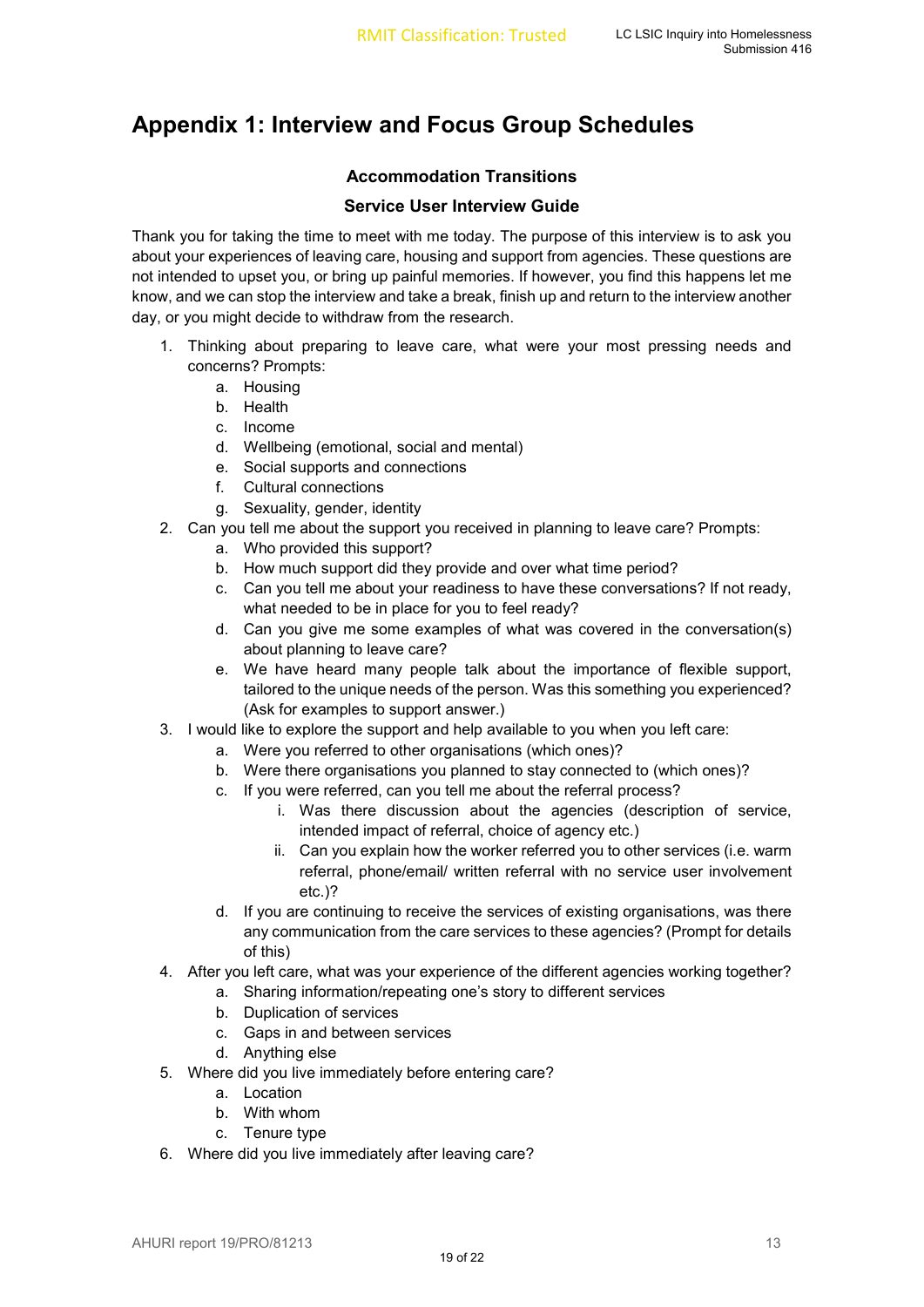- a. Location
- b. With whom
- c. Tenure type
- 7. Was this accommodation
	- a. Secure
	- b. Appropriate
	- c. Affordable?
- 8. Where do you live now?
	- a. Location
	- b. With whom
	- c. Tenure type
- 9. Is your current accommodation
	- a. Secure
	- b. Appropriate
	- c. Affordable?
- 10. Would you like, or are you planning, to live somewhere else?
	- a. Location
	- b. With whom
	- c. Tenure type
- 11. How many housing moves have you made since leaving care?
- 12. Thinking about your experiences of leaving care:
	- a. What worked?
	- b. What did not work or could be improved?
	- c. What could the different agencies who are supposed to support people in similar circumstances do differently?
- 13. Are there some key messages you would like service providers to hear about your experience of leaving care?
- 14. We would like to ask you some demographic information now. Can you tell me:
	- a. Your date of birth
	- b. Your gender identity
	- c. If you are Aboriginal or Torres Strait Islander
	- d. Your cultural identity
	- e. If English is your first language
	- f. If you experience any form of disability (prompt for type)
	- g. If you are currently employed, studying or unemployed.
	- h. Your income source(s)
	- i. If you are single or partnered?
	- j. If you have children (ages, gender, parental status)